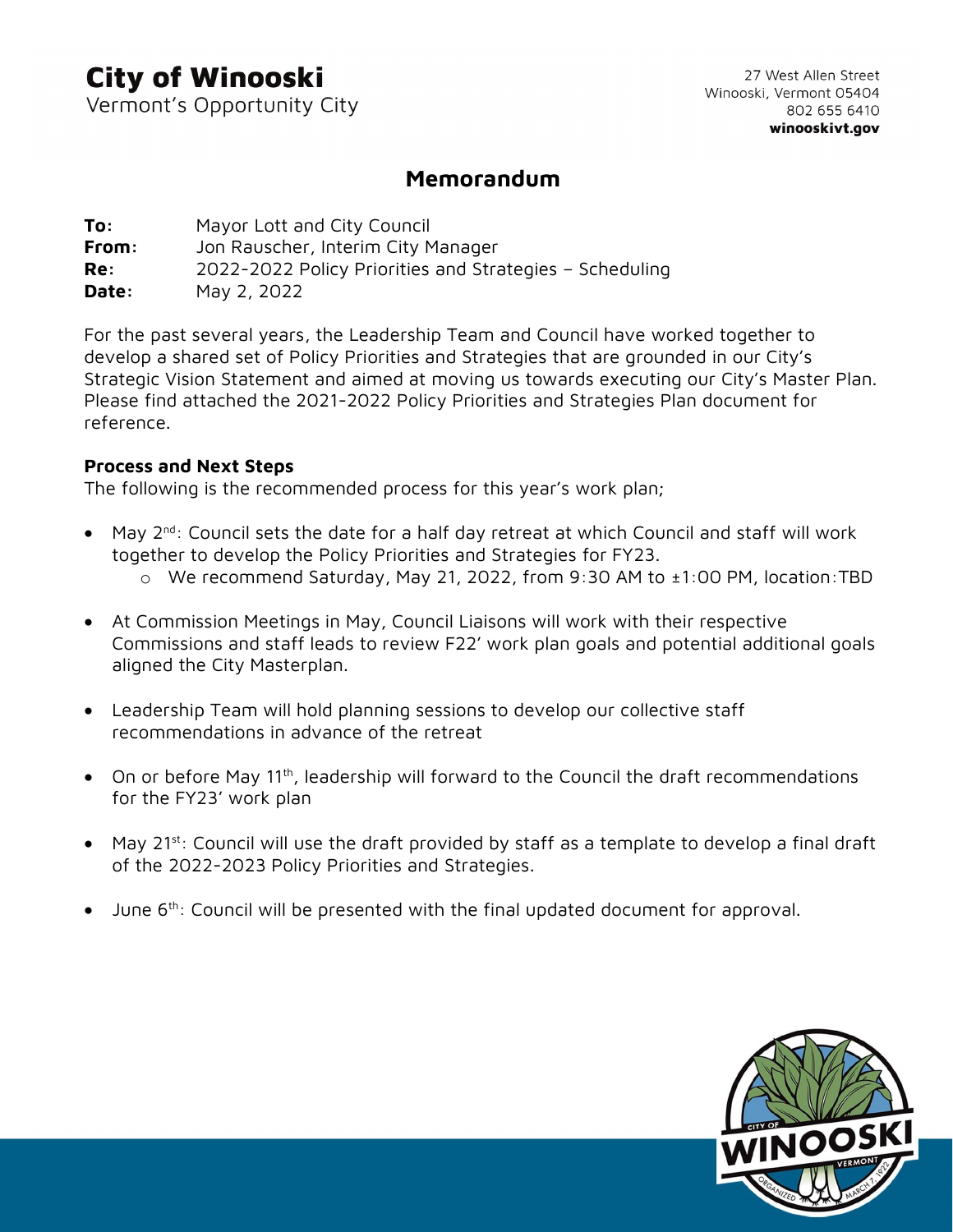# **City of Winooski**

Vermont's Opportunity City

#### Proposed Draft Agenda for Retreat

- Welcome, Agenda Review, Goals for the Day
- Department baseline operations overview
- Orientation to City's Strategic Vision, Review of Master Plan, and Review of Commission Feedback on Master Plan Progress
- Review of progress on last year's Policy Priorities and Strategies Plan
- By Strategic Vision Area Discussion of 2022-2023 Policy Priorities and Strategies
- Accountability and Next Steps

We appreciate the consideration and look forward to the opportunity to have this discussion, align our priorities, and ensure that we have a shared set of expectations in order to provide the best service to the Winooski community.

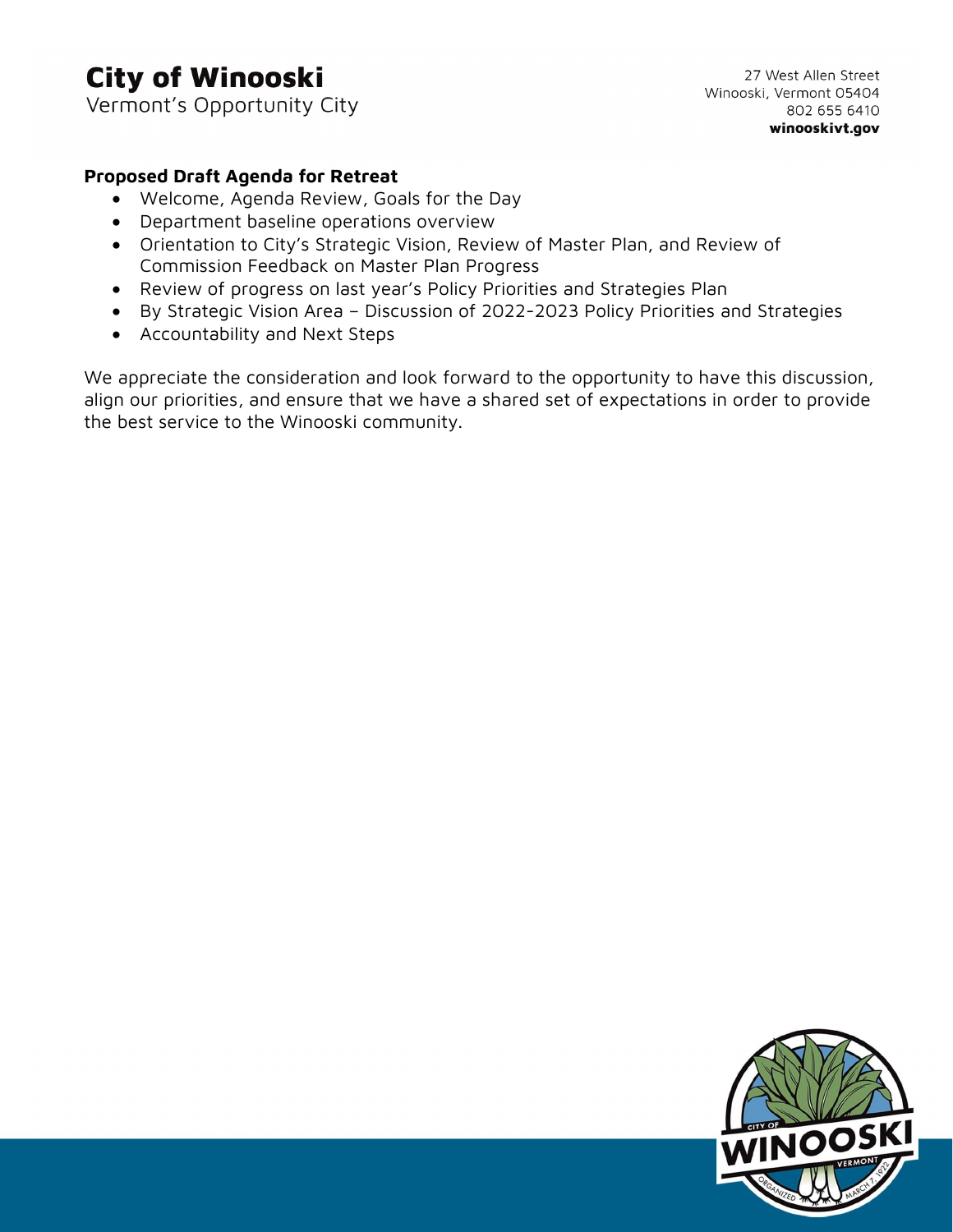|                   | <b>Proposed Activity</b>                                                                                                | <b>Priority Category</b> | <b>Master Plan Goal(s)</b>                                                                                    | <b>Commission Work Required?</b> | <b>Additional Resources Needed?</b> |
|-------------------|-------------------------------------------------------------------------------------------------------------------------|--------------------------|---------------------------------------------------------------------------------------------------------------|----------------------------------|-------------------------------------|
|                   | Update Employment Policies (Human Resources)                                                                            | Must Do                  |                                                                                                               | Yes - Council Approval           |                                     |
|                   | All-Resident Voting **                                                                                                  | Must Do                  |                                                                                                               |                                  | Maybe                               |
|                   | City Manager on-boarding ***                                                                                            | Must Do                  |                                                                                                               |                                  |                                     |
|                   | Initiate ARPA funding allocation discussions and next steps. *                                                          | Must Do                  |                                                                                                               | <b>Yes</b>                       |                                     |
|                   | Planning for TIF expiration (including public process)                                                                  | Must Do                  |                                                                                                               | Yes                              |                                     |
|                   | <b>IT Services Bid</b>                                                                                                  | Must Do                  |                                                                                                               |                                  | Maybe                               |
|                   | Hire and on-board new City Clerk *                                                                                      | Must Do                  |                                                                                                               |                                  |                                     |
| 4L                | Land Records Bid **                                                                                                     | Must Do                  |                                                                                                               |                                  | Maybe                               |
|                   | Expand systems capacity and assess necessary resources for expanded Diversity, Equity, and Inclusion work<br>Citywide * | Must Do                  |                                                                                                               | Yes                              | Yes                                 |
|                   | Assess Adminstrative Structure and Systems Efficiency (including Public Safety in preparation for Regional<br>Dispatch) | Must Do                  |                                                                                                               |                                  | Maybe                               |
|                   | <b>Update Financial Procedures</b>                                                                                      | Recommended              |                                                                                                               |                                  |                                     |
|                   | Procedures Manual to address Fraud Risk Assessment Items                                                                | Recommended              |                                                                                                               |                                  |                                     |
|                   | Conduct staffing audit to assess current capacity                                                                       | Recommended              |                                                                                                               |                                  | Maybe                               |
|                   | <b>Proposed Activity</b>                                                                                                | <b>Priority Category</b> | <b>Master Plan Goal(s)</b>                                                                                    | <b>Commission Work Required?</b> | <b>Additional Resources Needed?</b> |
|                   | Recruit, interview and hire Consultant firm for Equity audit ***                                                        | Must Do                  | EV2: Diversify and enhance services available to                                                              |                                  |                                     |
|                   |                                                                                                                         |                          | existing residents and business community to                                                                  |                                  |                                     |
|                   |                                                                                                                         |                          | address the needs identified in the Economic                                                                  |                                  |                                     |
|                   |                                                                                                                         |                          | Development Plan and pursue additional planning                                                               |                                  |                                     |
|                   |                                                                                                                         |                          | initiatives as resources allow.                                                                               |                                  |                                     |
|                   | Develop work plan for Commission- based on Equity Audit results and recommendations **                                  | Must Do                  | EV2: Diversify and enhance services available to                                                              | Yes                              |                                     |
|                   |                                                                                                                         |                          | existing residents and business community to                                                                  |                                  |                                     |
|                   |                                                                                                                         |                          | address the needs identified in the Economic                                                                  |                                  |                                     |
|                   |                                                                                                                         |                          |                                                                                                               |                                  |                                     |
|                   |                                                                                                                         |                          | Development Plan and pursue additional planning<br>initiatives as resources allow.                            |                                  |                                     |
|                   | Execute goals of Vermont Women's fund grant                                                                             | Must Do                  |                                                                                                               |                                  |                                     |
|                   | Redevelopment of 17 Abenaki Way -Determine development pathway for the city owned lot                                   | Must Do                  | EV3: Maintain, manage, and reinvigorate the city's                                                            |                                  |                                     |
|                   |                                                                                                                         |                          | built and natural environment through                                                                         |                                  |                                     |
|                   |                                                                                                                         |                          | implementation of high priority multi-modal                                                                   |                                  |                                     |
|                   |                                                                                                                         |                          | projects, coordination of utility upgrades with                                                               |                                  |                                     |
|                   |                                                                                                                         |                          | private investment on the Gateways (such as utility                                                           |                                  |                                     |
|                   |                                                                                                                         |                          | and streetscape improvements on Main Street),                                                                 |                                  |                                     |
|                   |                                                                                                                         |                          |                                                                                                               |                                  |                                     |
|                   |                                                                                                                         |                          | and work to utilize the recreation potential of                                                               |                                  |                                     |
|                   |                                                                                                                         | Must Do                  | publicly owned lands.                                                                                         | <b>Centennial Celebration</b>    |                                     |
|                   | Implement Legacy Campaign                                                                                               |                          | EV4: Support initiatives that enhance residents'                                                              | Committee                        |                                     |
|                   |                                                                                                                         |                          | quality of life, including aspects of housing, health,<br>accessibility and community spirit. See the Housing |                                  |                                     |
|                   |                                                                                                                         |                          |                                                                                                               |                                  |                                     |
|                   |                                                                                                                         |                          | and Community chapters for more detail.                                                                       |                                  |                                     |
|                   | Implement grant funded Wayfinding scope (downtown and parking garage) *                                                 | Must Do                  | EV8: Establish and implement a wayfinding plan to                                                             |                                  |                                     |
|                   |                                                                                                                         |                          | encourage those driving through to stay and visit                                                             |                                  |                                     |
|                   |                                                                                                                         |                          | the City's restaurants, bars, parks and cultural                                                              |                                  |                                     |
| ECONOMIC VITALITY |                                                                                                                         |                          | offerings.                                                                                                    |                                  |                                     |
|                   | Working Communities Challenge Grant Management ***                                                                      |                          | EV7: Determine the City's budgetary needs based                                                               |                                  |                                     |
|                   |                                                                                                                         |                          | on additional revenue that may be realized by the                                                             |                                  |                                     |
|                   |                                                                                                                         |                          | end of the TIF period in 2025 and identify programs                                                           |                                  |                                     |
|                   |                                                                                                                         |                          | that may be supported by this additional revenue.                                                             |                                  |                                     |
|                   |                                                                                                                         |                          |                                                                                                               |                                  |                                     |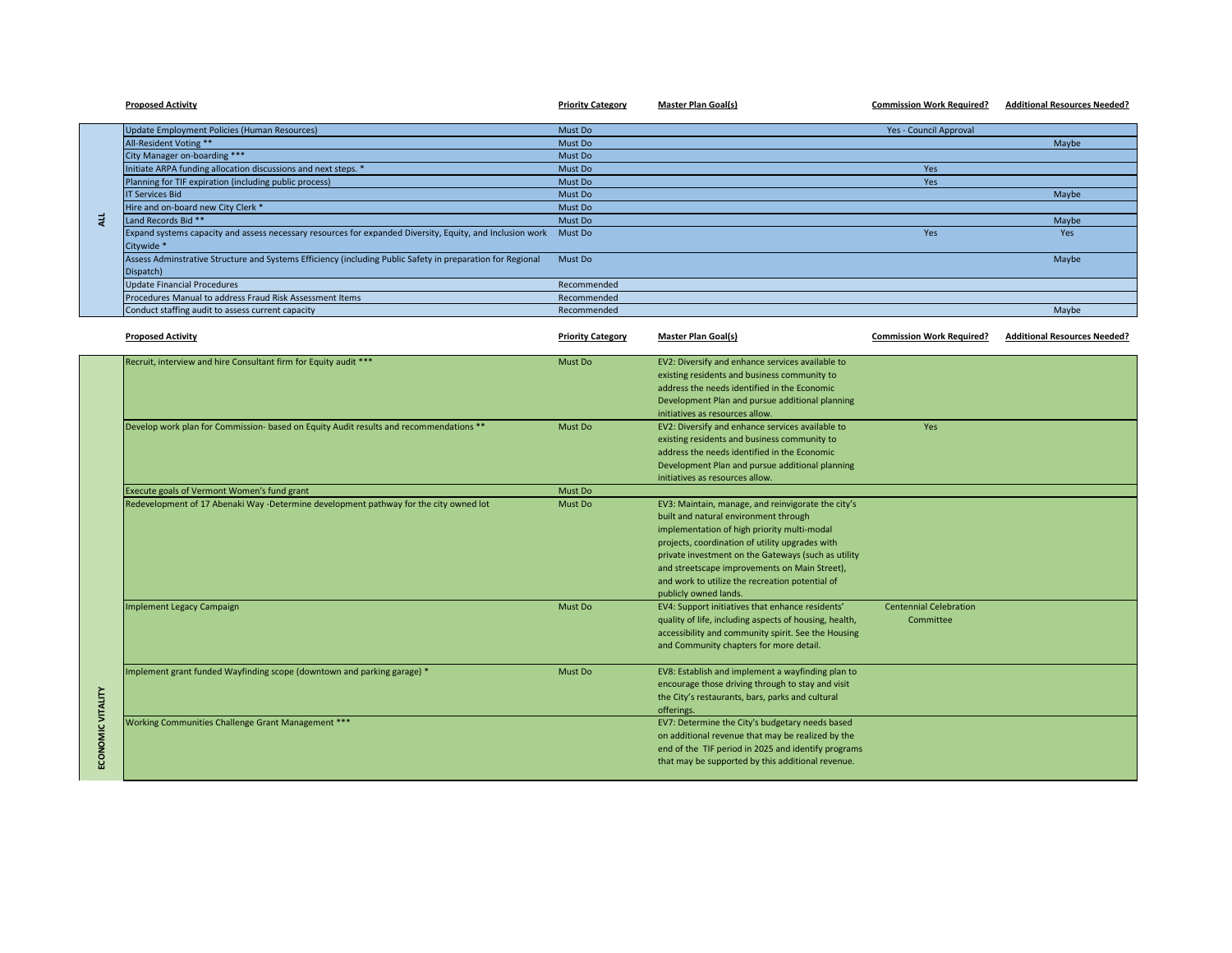| Seek funding opportunities to retain buisnesses and support business recovery from COVID                  | Recommended                  | EV1: Foster business development retention and      | Work with Downtown Winooski     | Maybe |
|-----------------------------------------------------------------------------------------------------------|------------------------------|-----------------------------------------------------|---------------------------------|-------|
|                                                                                                           |                              | expansion by building on regional assets, local     |                                 |       |
|                                                                                                           |                              | resources, and existing business environment        |                                 |       |
|                                                                                                           |                              | dynamics through promotion of available resources   |                                 |       |
|                                                                                                           |                              | and financing opportunities, advancing networking   |                                 |       |
|                                                                                                           |                              | opportunities and commitment of local resources.    |                                 |       |
| <b>Expand Downtown Designation **</b>                                                                     | Recommended                  | EV2: Diversify and enhance services available to    | Work with Downtown Winooski     |       |
|                                                                                                           |                              | existing residents and business community to        |                                 |       |
|                                                                                                           |                              | address the needs identified in the Economic        |                                 |       |
|                                                                                                           |                              | Development Plan and pursue additional planning     |                                 |       |
|                                                                                                           |                              | initiatives as resources allow.                     |                                 |       |
| Form Based Code Incentives *                                                                              | Recommended                  | EV3: Maintain, manage, and reinvigorate the city's  | Yes - Planning Commission. This |       |
|                                                                                                           |                              | built and natural environment through               | item will cross over multiple   |       |
|                                                                                                           |                              | implementation of high priority multi-modal         | vision areas and master plan    |       |
|                                                                                                           |                              | projects, coordination of utility upgrades with     | goals.                          |       |
|                                                                                                           |                              | private investment on the Gateways (such as utility |                                 |       |
|                                                                                                           |                              | and streetscape improvements on Main Street),       |                                 |       |
|                                                                                                           |                              | and work to utilize the recreation potential of     |                                 |       |
|                                                                                                           |                              | publicly owned lands.                               |                                 |       |
| Strengthen partnerships with non-profits to bring additional services to Winooski businesses and startups | New Ideas (Pending           | EV2: Diversify and enhance services available to    | Work with Downtown Winooski     | Maybe |
|                                                                                                           | <b>Additional Resources)</b> | existing residents and business community to        |                                 |       |
|                                                                                                           |                              | address the needs identified in the Economic        |                                 |       |
|                                                                                                           |                              | Development Plan and pursue additional planning     |                                 |       |
|                                                                                                           |                              | initiatives as resources allow.                     |                                 |       |

|    | <b>Proposed Activity</b>                                                                                                                 | <b>Priority Category</b>                           | <b>Master Plan Goal(s)</b>                                                                         | <b>Commission Work Required?</b> | <b>Additional Resources Needed?</b> |
|----|------------------------------------------------------------------------------------------------------------------------------------------|----------------------------------------------------|----------------------------------------------------------------------------------------------------|----------------------------------|-------------------------------------|
|    | Identify potential funding streams for the Housing Trust Fund ***                                                                        | Must Do                                            | H1: Encourage the development of affordable<br>housing options for a broad range of income levels. | <b>Yes</b>                       |                                     |
|    | Update Public Building Registry Ordinance ***                                                                                            | Must Do                                            | H3: Promote quality housing that is safe, healthy<br>and durable.                                  | <b>Yes</b>                       |                                     |
| ទី | Evaluate the effectiveness of the Housing Trust Fund in addressing Master Plan housing goals, and identify<br>areas for policy changes * | Must Do                                            | H6: Support sustainable growth, density and<br>creation of additional housing units.               | Yes                              |                                     |
|    | Implement CHT development agreement and support construction of Butternut Station *                                                      | Must Do                                            | H6: Support sustainable growth, density and<br>creation of additional housing units.               |                                  |                                     |
|    | Evaluate housing quality in Winooski (defined as health and safety of housing) **                                                        | Recommended                                        | H3: Promote quality housing that is safe, healthy<br>and durable.                                  | Yes                              |                                     |
|    | Assist Housing Commission with Policy work-Ongoing                                                                                       | Recommended                                        | H6: Support sustainable growth, density and<br>creation of additional housing units.               | Yes                              |                                     |
|    | Identify potential improvements to renter protections and empowerment in Winooski *                                                      | New Ideas (Pending<br><b>Additional Resources)</b> | H5: Protect current residents from displacement.                                                   | Yes                              |                                     |

| <b>Proposed Activity</b>                                                                                                                                            | <b>Priority Category</b> | <b>Master Plan Goal(s)</b>                                                                                                                                                                                                                                                | <b>Commission Work Required?</b>                                      | <b>Additional Resources Needed?</b> |
|---------------------------------------------------------------------------------------------------------------------------------------------------------------------|--------------------------|---------------------------------------------------------------------------------------------------------------------------------------------------------------------------------------------------------------------------------------------------------------------------|-----------------------------------------------------------------------|-------------------------------------|
| Prepare a Traffic Calming Policy - Added priority in FY21'. Work will be in coordinated with CCRPC through a Must Do<br>UPWP grant and supprted by a consultant. ** |                          | MI4: Improve and maintain streets and sidewalks<br>for safety and convenience for all users at all times<br>of the year. Every street in the City will have at least<br>one sidewalk starting with the priority segments<br>identified in the Transportation Master Plan. | Yes. MIC will likely be the<br>advisory committee to the<br>document. |                                     |
| Prepare a City-wide ADA transition Plan - This work will be supported by the CCRPC                                                                                  | Must Do                  | MI4: Improve and maintain streets and sidewalks<br>for safety and convenience for all users at all times<br>of the year. Every street in the City will have at least<br>one sidewalk starting with the priority segments<br>identified in the Transportation Master Plan. | <b>Yes</b>                                                            | <b>Yes</b>                          |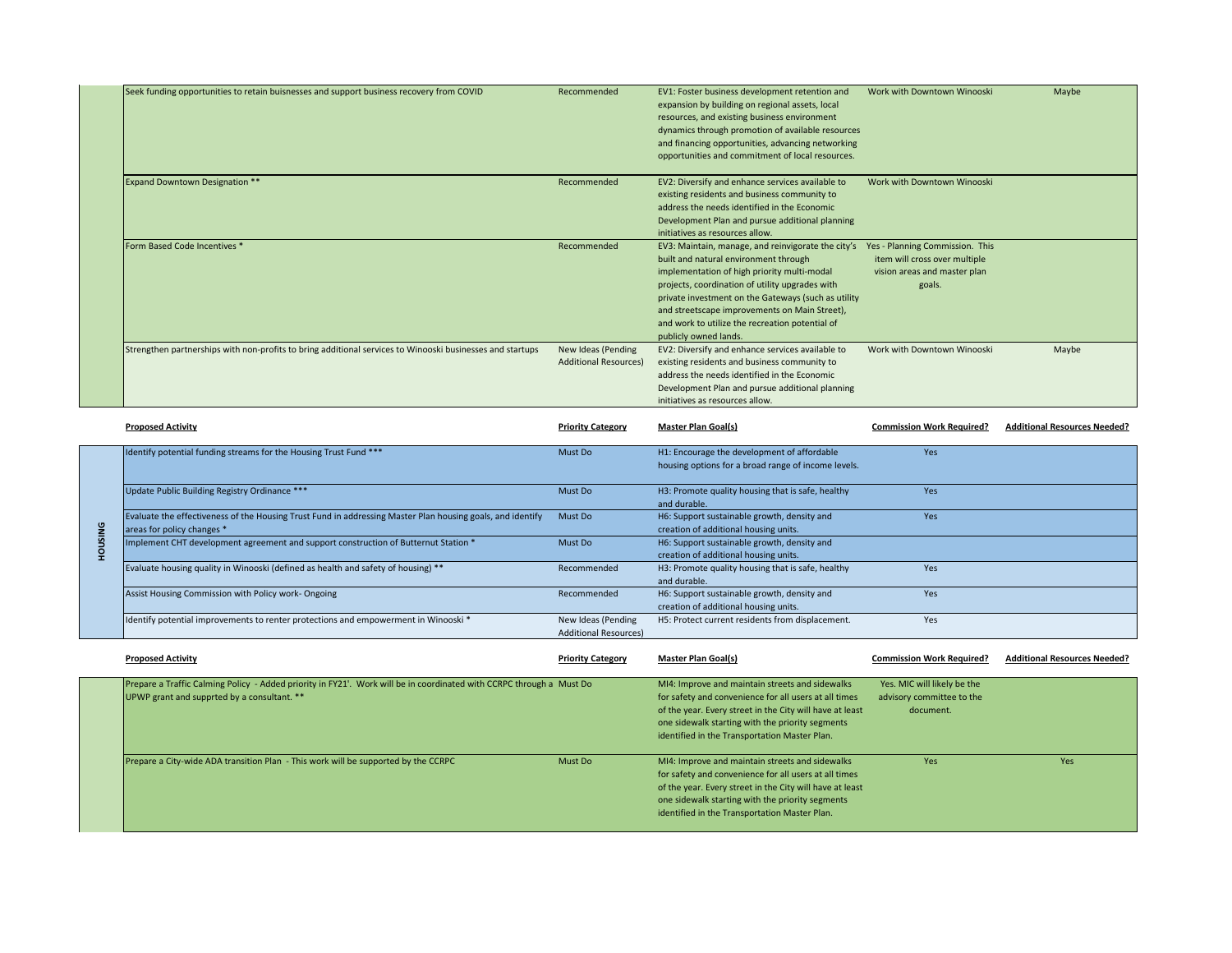|                                 | VTrans FY22' Capital project coordination *                                                                                                                                                                  | Must Do                  | MI4: Improve and maintain streets and sidewalks<br>for safety and convenience for all users at all times<br>of the year. Every street in the City will have at least<br>one sidewalk starting with the priority segments<br>identified in the Transportation Master Plan.                                                                                                                                                                                                                                                   |                                                                                                                      |                                     |
|---------------------------------|--------------------------------------------------------------------------------------------------------------------------------------------------------------------------------------------------------------|--------------------------|-----------------------------------------------------------------------------------------------------------------------------------------------------------------------------------------------------------------------------------------------------------------------------------------------------------------------------------------------------------------------------------------------------------------------------------------------------------------------------------------------------------------------------|----------------------------------------------------------------------------------------------------------------------|-------------------------------------|
|                                 | Update Chapter 29 Tree Ordinance - ordinance update associated with state statute revisions **                                                                                                               | Must Do                  | MI6: Maintain a healthy and diverse urban forest.                                                                                                                                                                                                                                                                                                                                                                                                                                                                           | Yes, via the Tree Committee                                                                                          |                                     |
|                                 | Continue implementation of the Main Street Revitilization Project - Bid document preparation, grant fund<br>requests, project bidding, Council award authorization, Construction **                          | Must Do                  | Multiple                                                                                                                                                                                                                                                                                                                                                                                                                                                                                                                    | Yes. Feedback on streetscape<br>and landscape design.                                                                |                                     |
|                                 | Continue to prepare Public Work Standard Details and Specifications                                                                                                                                          | Recommended              | MI10: Coordinate utility improvements in<br>conjunction with municipal infrastructure<br>improvement projects to add green spaces and<br>underground utilities when possible.                                                                                                                                                                                                                                                                                                                                               | Maybe - for non-technical<br>feedback                                                                                |                                     |
|                                 | Historic Preservation Regulations and Strategies                                                                                                                                                             | Recommended              | MI12: Identify, preserve and retain the City's<br>historic buildings and resources.                                                                                                                                                                                                                                                                                                                                                                                                                                         | Yes - Planning Commission for<br>sure. May need to establish a<br>new commission                                     | Maybe                               |
| <b>MUNICIPAL INFRASTRUCTURE</b> | Update Chapter 23 Stormwater Ordinance - General ordinance updates to match current state regulations.<br>Added language on local permitting requirements and development stormwater management requirements | Recommended              | MI2: Increase opportunities for stormwater<br>treatment through low impact development (e.g.<br>reduce impervious surfaces and stormwater<br>disconnection) and green stormwater infrastructure<br>(e.g. planter boxes, rain gardens and green roofs)<br>practices.                                                                                                                                                                                                                                                         | Yes, general overview review of<br>the ordinance                                                                     |                                     |
|                                 | Traffic Impact Fee Implementation Decision *                                                                                                                                                                 | Recommended              | MI4: Improve and maintain streets and sidewalks<br>for safety and convenience for all users at all times<br>of the year. Every street in the City will have at least<br>one sidewalk starting with the priority segments<br>identified in the Transportation Master Plan.                                                                                                                                                                                                                                                   | No - previously reviewed                                                                                             |                                     |
|                                 | Identify proposed City energy goals and possible development incentives *                                                                                                                                    | Recommended              | MI5: Pursue and support alternative energy<br>generation, efficiency and weatherization<br>programs, and electrification of the transportation<br>fleet with the community and in line with the<br>State's Comprehensive Energy Plan goals.                                                                                                                                                                                                                                                                                 | Yes                                                                                                                  | Maybe                               |
|                                 | Parking Updates Associated with Parking Study **                                                                                                                                                             | Recommended              | MI9: Work to implement high priority programs of<br>the parking plan and the transportation master plan This item wil cross over multiple<br>related to parking and parking management to<br>mitigate parking demand by promoting alternative<br>modes of transportation and initiatives to better<br>manage public parking assets.                                                                                                                                                                                         | Yes - Planning Commission.<br>vision areas and master plan<br>goals.                                                 | Maybe                               |
|                                 | <b>Explore Protection of Natural Areas</b>                                                                                                                                                                   | Recommended              | MI7: Maintain safe, connected, and accessible<br>natural areas as an asset for wildlife, flood<br>resiliency, recreation and community connection<br>to the environment.                                                                                                                                                                                                                                                                                                                                                    | Yes - Identified as priority for<br>the Planning Commission<br>(included in the Mayor's<br>summary memo to Council). |                                     |
|                                 | <b>Proposed Activity</b>                                                                                                                                                                                     | <b>Priority Category</b> | <b>Master Plan Goal(s)</b>                                                                                                                                                                                                                                                                                                                                                                                                                                                                                                  | <b>Commission Work Required?</b>                                                                                     | <b>Additional Resources Needed?</b> |
|                                 | Complete successful first season at the new Myers Pool and prepare for 2022 Season. *                                                                                                                        | Must Do                  | SHCP11: Conduct routine assessments of the<br>community's programming interests and needs<br>(including public feedback, analysis of changing<br>demographics, and trends in recreation), and use<br>the results to develop a responsive and diverse<br>slate of year-round program offerings including<br>expansion of programs through public and private<br>partnerships, and focus on increased water safety<br>and aquatics programming (through or restoration<br>of Myers Pool or partnerships with other agencies). | Yes (Season Debrief)                                                                                                 | Maybe                               |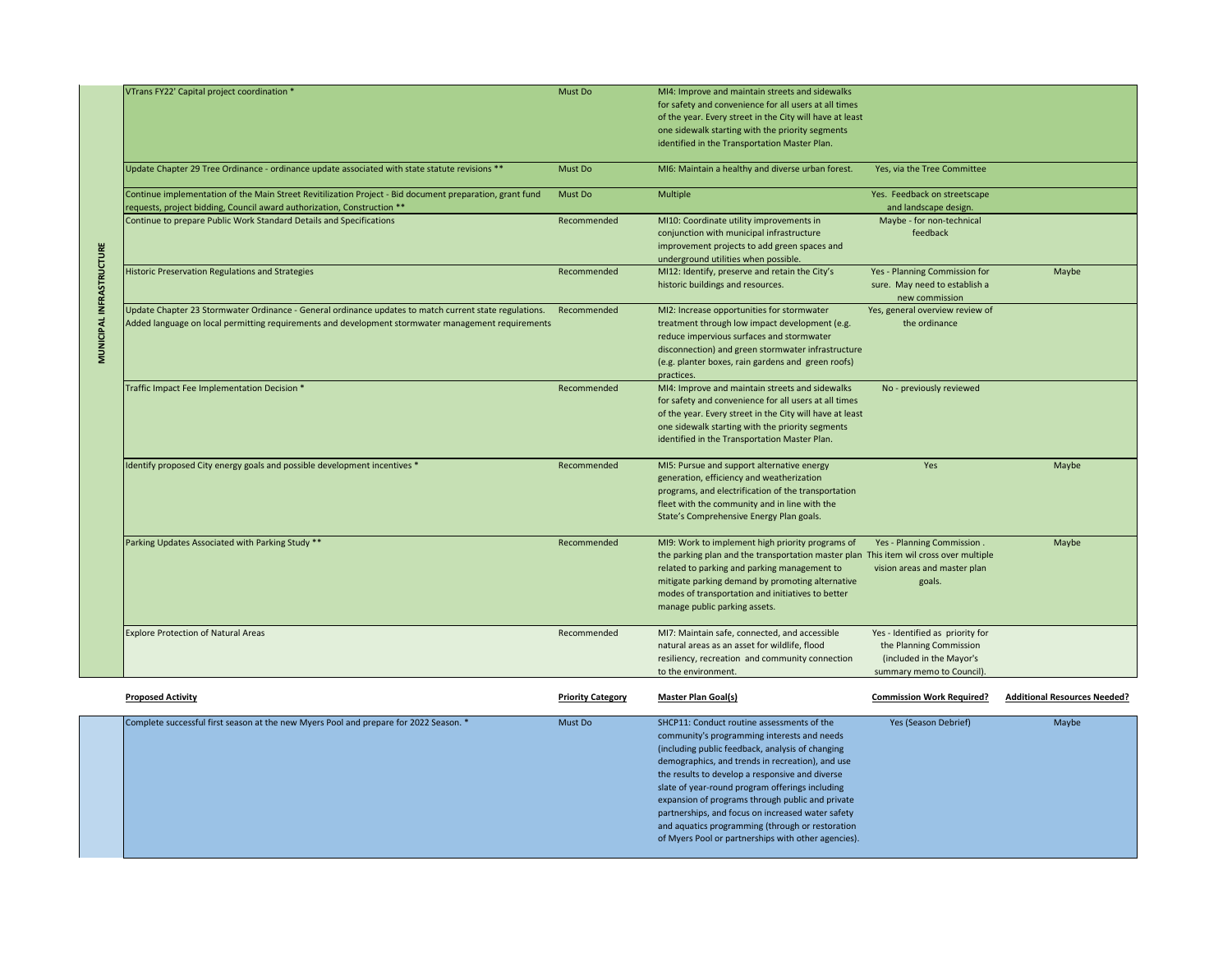|                                 | Increase Recreational Program offerings, including through ESSER funds contracted with Winooski School | Must Do | SHCP11: Conduct routine assessments of the          | Yes                 |       |
|---------------------------------|--------------------------------------------------------------------------------------------------------|---------|-----------------------------------------------------|---------------------|-------|
|                                 | District. *                                                                                            |         | community's programming interests and needs         |                     |       |
|                                 |                                                                                                        |         | (including public feedback, analysis of changing    |                     |       |
|                                 |                                                                                                        |         | demographics, and trends in recreation), and use    |                     |       |
|                                 |                                                                                                        |         | the results to develop a responsive and diverse     |                     |       |
|                                 |                                                                                                        |         |                                                     |                     |       |
|                                 |                                                                                                        |         | slate of year-round program offerings including     |                     |       |
|                                 |                                                                                                        |         | expansion of programs through public and private    |                     |       |
|                                 |                                                                                                        |         | partnerships, and focus on increased water safety   |                     |       |
|                                 |                                                                                                        |         | and aquatics programming (through or restoration    |                     |       |
|                                 |                                                                                                        |         | of Myers Pool or partnerships with other agencies). |                     |       |
|                                 | Develop outreach plan for new members of Working Communities Challenge Grant leadership team *         | Must Do | SHCP16: Establish opportunities for City officials  |                     | Maybe |
|                                 |                                                                                                        |         |                                                     |                     |       |
|                                 |                                                                                                        |         | (elected, appointed and staff) to spend time        |                     |       |
|                                 |                                                                                                        |         | developing and cultivating relationships with a     |                     |       |
|                                 |                                                                                                        |         | diverse set of our community.                       |                     |       |
|                                 | Develop & execute plan for Commission outreach for membership appointments                             | Must Do | SHCP18: Continue to find ways to make Winooski's    | Yes                 | Maybe |
|                                 |                                                                                                        |         | Municipal Government open, accessible,              |                     |       |
|                                 |                                                                                                        |         | representative, and participatory (such as          |                     |       |
|                                 |                                                                                                        |         | opportunities to serve on Commissions).             |                     |       |
|                                 | Form Diversity, Equity, and Inclusion Commission ****                                                  | Must Do | SHCP18: Continue to find ways to make Winooski's    | Yes                 | Maybe |
|                                 |                                                                                                        |         | Municipal Government open, accessible,              |                     |       |
|                                 |                                                                                                        |         | representative, and participatory (such as          |                     |       |
|                                 |                                                                                                        |         | opportunities to serve on Commissions).             |                     |       |
|                                 | Police Department Recruitment, Hiring, Internal Promotions                                             | Must Do | SHCP18: Continue to find ways to make Winooski's    |                     |       |
|                                 |                                                                                                        |         | Municipal Government open, accessible,              |                     |       |
|                                 |                                                                                                        |         |                                                     |                     |       |
|                                 |                                                                                                        |         | representative, and participatory (such as          |                     |       |
|                                 |                                                                                                        |         | opportunities to serve on Commissions).             |                     |       |
|                                 | Regional Dispatch **                                                                                   | Must Do | SHCP20: Continue current mutual aid and             |                     |       |
|                                 |                                                                                                        |         | partnership agreements for other safety services    |                     |       |
|                                 |                                                                                                        |         | like rescue; and explore making Winooski Dispatch   |                     |       |
|                                 |                                                                                                        |         | a regional partner.                                 |                     |       |
|                                 | Fire/EMS Delivery Model (including potential building improvements)                                    | Must Do | SHCP20: Continue current mutual aid and             |                     | Maybe |
|                                 |                                                                                                        |         | partnership agreements for other safety services    |                     |       |
|                                 |                                                                                                        |         | like rescue; and explore making Winooski Dispatch   |                     |       |
|                                 |                                                                                                        |         | a regional partner.                                 |                     |       |
|                                 | <b>School Resource Officer Discussion</b>                                                              | Must Do | SHCP5: All students will graduate from the          |                     | Maybe |
|                                 |                                                                                                        |         | Winooski School District (WSD) college and career   |                     |       |
|                                 |                                                                                                        |         | ready at a cost supported by a majority of the      |                     |       |
|                                 |                                                                                                        |         | Winooski community. WSD students will lead          |                     |       |
|                                 |                                                                                                        |         | healthy, productive and successful lives and engage |                     |       |
|                                 |                                                                                                        |         |                                                     |                     |       |
| SAFE, HEALTHY, CONNECTED PEOPLE |                                                                                                        | Must Do | with their local and global community.              | Yes                 |       |
|                                 | Police Department Strategic Plan update                                                                |         | SHCP8: Winooski residents (and their loved ones)    |                     |       |
|                                 |                                                                                                        |         | who are struggling with mental health issues,       |                     |       |
|                                 |                                                                                                        |         | substance use or abuse will have access to the      |                     |       |
|                                 |                                                                                                        |         | comprehensive supports necessary to address their   |                     |       |
|                                 |                                                                                                        |         | use, and will be able to access those services with |                     |       |
|                                 |                                                                                                        |         | dignity. Our community will also focus on substance |                     |       |
|                                 |                                                                                                        |         | use prevention efforts.                             |                     |       |
|                                 | <b>Adopt Statewide Policing Policies</b>                                                               | Must Do | SHCP8: Winooski residents (and their loved ones)    | <b>Yes - Review</b> |       |
|                                 |                                                                                                        |         | who are struggling with mental health issues,       |                     |       |
|                                 |                                                                                                        |         | substance use or abuse will have access to the      |                     |       |
|                                 |                                                                                                        |         | comprehensive supports necessary to address their   |                     |       |
|                                 |                                                                                                        |         | use, and will be able to access those services with |                     |       |
|                                 |                                                                                                        |         | dignity. Our community will also focus on substance |                     |       |
|                                 |                                                                                                        |         |                                                     |                     |       |
|                                 |                                                                                                        |         | use prevention efforts.                             |                     |       |